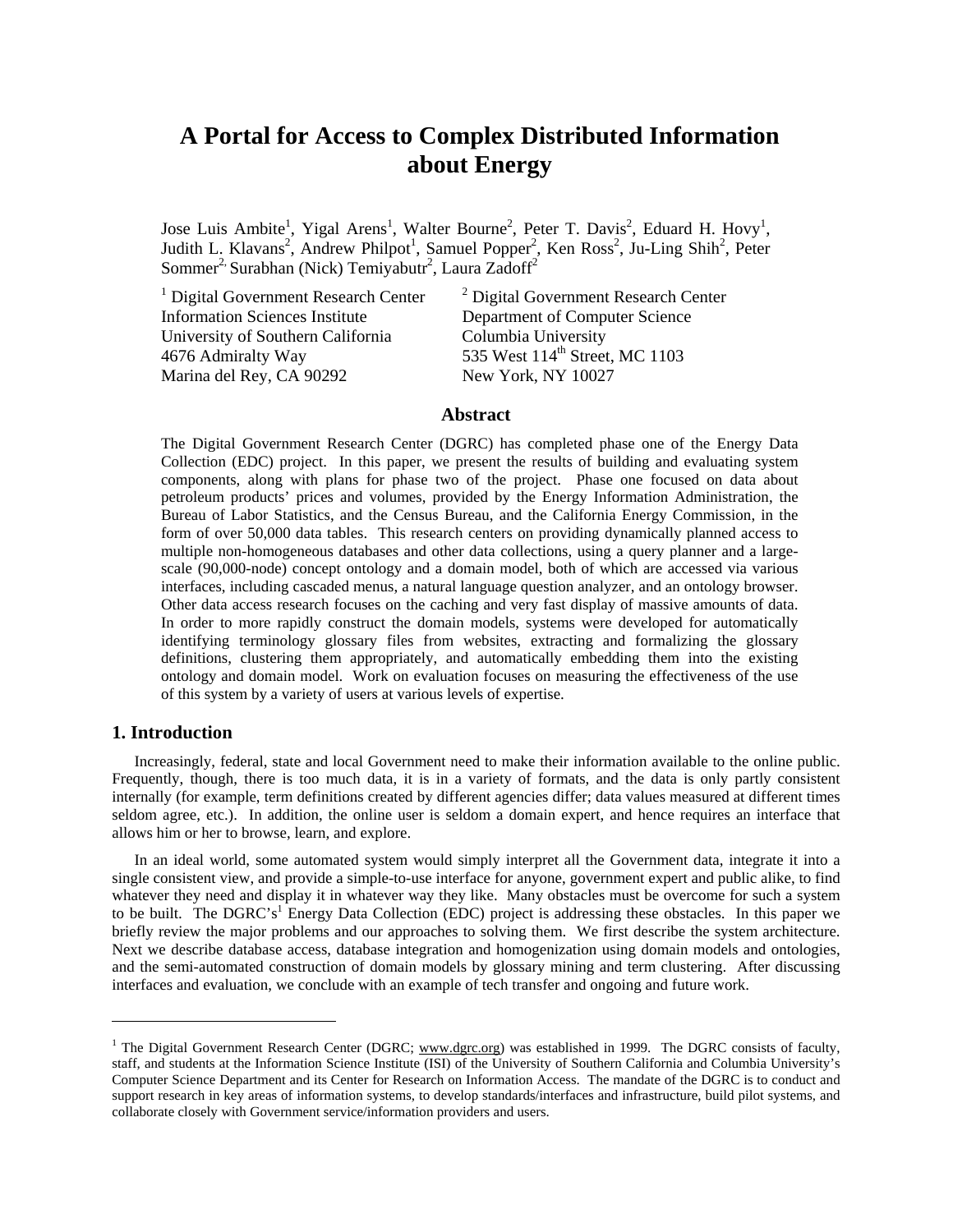# **2. The EDC System**

## **2.1 Architecture**

The EDC project has been working on gasoline data with representatives of the Census Bureau, the Bureau of Labor Statistics (BLS), the Energy Information Administration (EIA) of the Department of Energy (DoE), and the California Energy Commission (CEC). For example, the EIA provides extensive monthly energy data to the public at http://www.eia.doe.gov. This site receives hundreds of thousands of hits a month, even though most of its information is available only as downloads of standard web (HTML) pages or as fixed pre-prepared PDF documents, and only for the last few years. The current facility thus supports only limited access to this very rich data source: it does not make visible the many definitions and footnotes that explain the complex nature of the data (whose changing definitions sometimes make incomparable figures appear to be comparable), and its query definition facility is too difficult for anyone but experts.

The EDC system (Ambite et al. 2001) (architecture in Figure 1) addresses both problems as follows:

**Information Integration**. We have investigated two different technologies for identifying, describing, and accessing the contents of databases; one focusing on live data in nonhomogeneous formats (Section 2.2.1) and the other on fast access to cached data (Section 2.2.2).

**Ontology Construction**. We have extended USC/ISI's 70,000-node terminology taxonomy SENSUS to incorporate new energy-related domain models. We have developed techniques to help automate the creation of domain models by extracting terms from glossaries (Section 2.3.1), clustering them, and adding them to the ontology (Section 2.3.2).



Figure 1. EDC system architecture; only partly realized.

**User Interface Development**. We have implemented various aspects of user-friendly interfaces, including query formation by ontology browsing (Section 2.4.1) and semi-free-form natural language input (Section 2.4.2). Its use is evaluated as described in Section 4.

#### **2.2 Database Access and Processing**

#### **2.2.1 Access to Live Data in Non-Homogeneous Formats (ISI)**

Retrieving data dispersed among multiple sources of various forms (HTML pages, databases, numerical tables in text format, etc.) requires familiarity with their contents and structure, query languages, and location. The access system must ultimately break down a retrieval task into a collection of specific queries to specific data sources. With a large number of sources, this can be a complex, time consuming problem.

Our approach to integrating statistical databases builds on research performed by the SIMS group at ISI (Arens et al. 1996). SIMS assumes that the system designer specifies a model (the *domain model*) of the application domain and defines the contents of each source (database, web server, etc.) in terms of this model. The SIMS planner provides a single point of access for all the information: the user expresses queries without needing to know anything about the individual sources. SIMS translates the user's high-level request, expressed in a subset of SQL, into a *query plan* (Ambite and Knoblock 2000), a series of operations including queries to sources of relevant data and manipulations of the data. Queries are expressed internally in the Loom knowledge representation language (MacGregor 1990). The SQL subset is limited in its treatment of aggregation operators (such as sum, average, etc.).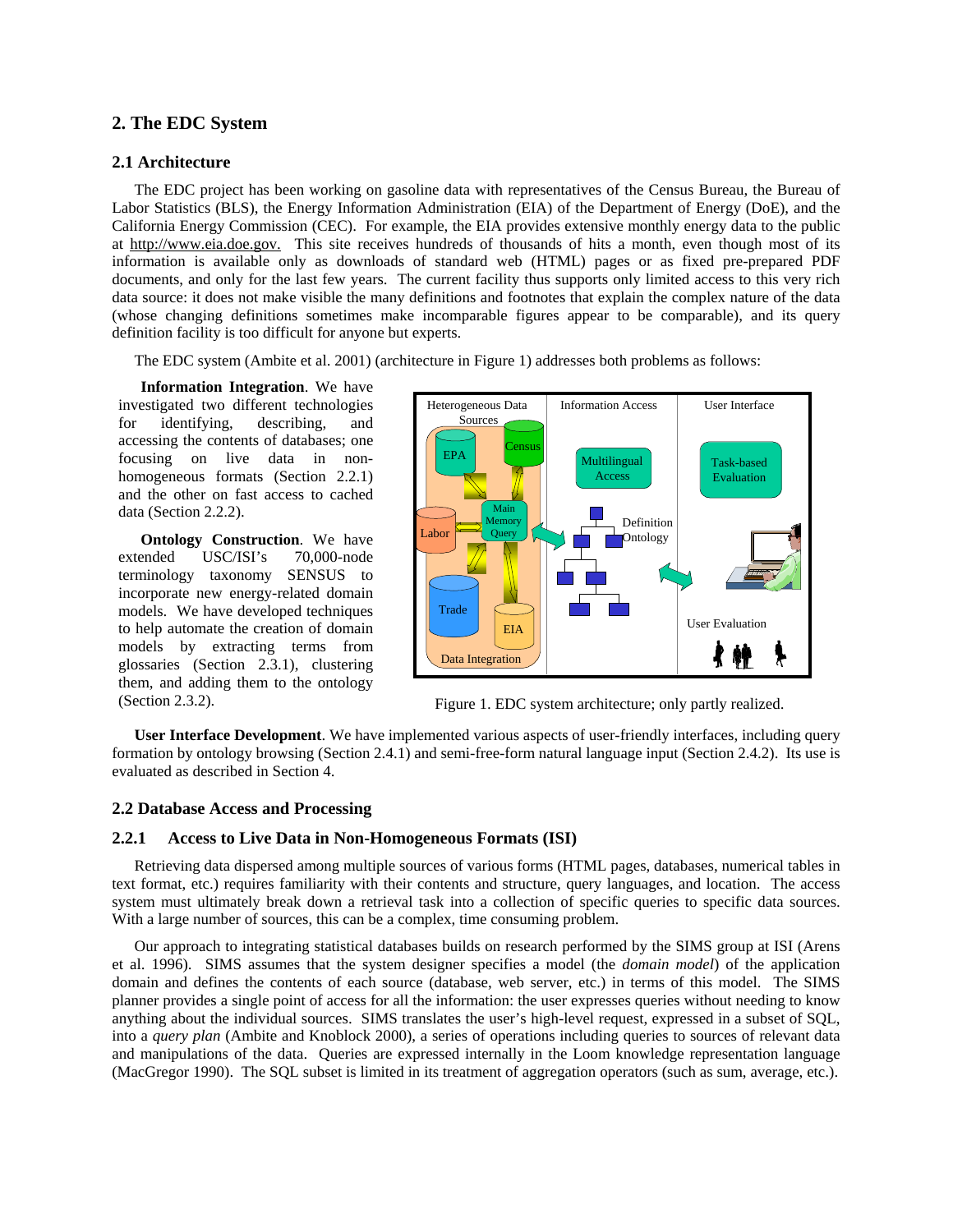Defining each data source in terms of the domain models, and creating its individual access routines, is known as *wrapping*. Using appropriate tools, we have wrapped 53,689 time series data tables in various formats, collected from the Energy Information Administration, the Census Bureau, the Bureau of Labor Statistics, and the California Energy Commission:

| EIA/OGIRS databases (Oracle and Microsoft Access) | 29.542 |
|---------------------------------------------------|--------|
| EIA/PSM web pages, text files, PDF files          | 24.181 |
| BLS web pages (HTML)                              | 53.    |
| CEC web pages (HTML)                              | 3      |

See (Hovy et al. 2001; Ambite et al. 2002a), or visit [http://www.dgrc.org/,](http://www.dgrc.org/) click on *Research* and then on *related pages and data*.

## **2.2.2 Fast Data Access to Cached Data (Columbia)**

Professor Ross and his group have been working on efficient query processing. Within the scope of the digital government project, there is particular interest in rapidly computing aggregates of large numbers (millions) of records. The goal is to enable the interactive exploration of data sets such as the PUMS data from the Census Bureau via some form of dynamic query interface.

The technical means for achieving fast query response are centered around storing large datasets in main memory. Now that multi-gigabyte main-memories are affordable, it is clearly feasible to store large datasets in RAM for analysis. In that context, the design of in-memory index structures needs to take issues such as CPU cache miss latencies into account (Rao and Ross 1999; 2000; Ross et al. 2001).

One query processing technique that has been recently developed involves optimizing the way a query is executed to minimize branch misprediction penalties (Ross 2002). Branch misprediction latency can be a significant component of the response time of certain kinds of queries. A second technique involves using SIMD parallelism available on commodity processors to speed up database operations (Zhou and Ross 2002).

#### **2.3 Automatic Ontology and Domain Model Building**

In order to facilitate cross-domain integration, the domain models described in Section 2.1.1 are embedded into a single all-encompassing general model called the *ontology*. We have reimplemented, updated, and extended ISI's SENSUS ontology of 70,000 nodes (Knight and Luk 1994; Hovy et al. 2001). We have also developed techniques to facilitate domain model construction by extracting likely modeling terms from glossaries and other natural language text (Section 2.3.1) and then clustering them and embedding them into the existing ontology (Section  $2.3.2$ ).

#### **2.3.1 Terminology Search and Formalization (Columbia)**

We have developed an end-to-end system, GlossIT, for automatically identifying glossaries within large government websites, and then processing the entries in these glossaries to extract core ontological information. The output of GlossIT is then ready to be loaded into a large ontology for user access across agencies, domains, and databases (see Section 2.3.2). The first module, GetGloss, crawls a given domain and uses a rule-based system to decide if a given page or set of pages constitutes a glossary. The second module, ParseGloss, takes the output of GetGloss and first defines the glossary type (e.g. encyclopedic, acronyms, etc.) Given the glossary type, ParseGloss then analyzes definitions and creates a data structure for loading into the ontology. Fuller details are presented in (Klavans et al. 2002) and in [www.cs.columbia.edu/digigov](http://www.cs.columbia.edu/digigov).

At the core of GetGloss is a rule-based algorithm that analyzes a large set of HTML pages, and produces a set of pages determined to be glossaries. GetGloss takes an input list of sites to crawl and crawls each one to a recursion depth of five to seven.. GetGloss then examines each page produced by the crawler. If a certain page looks structurally like a glossary, this page will then be added to the set of glossary pages. This algorithm requires no training, instead attempting to overcome the wide formatting differences, as well as the possibility of tags not having a true structural meaning. It does this through analyzing page structure, and looking for tags that most likely give some sort of clue towards the structure of the content within the page.

ParseGloss is designed to extract attributes and relationships from glossary entries. In its first step of parsing a glossary, ParseGloss uses a part-of-speech tagger on a definition to associate each word with its proper part of speech. It then sends the marked-up glossary entry to a noun-phrase chunker. The noun phrases are used to find the genus phrase, and head genus term of the glossary entry. The genus phrase is usually the first noun phrase in the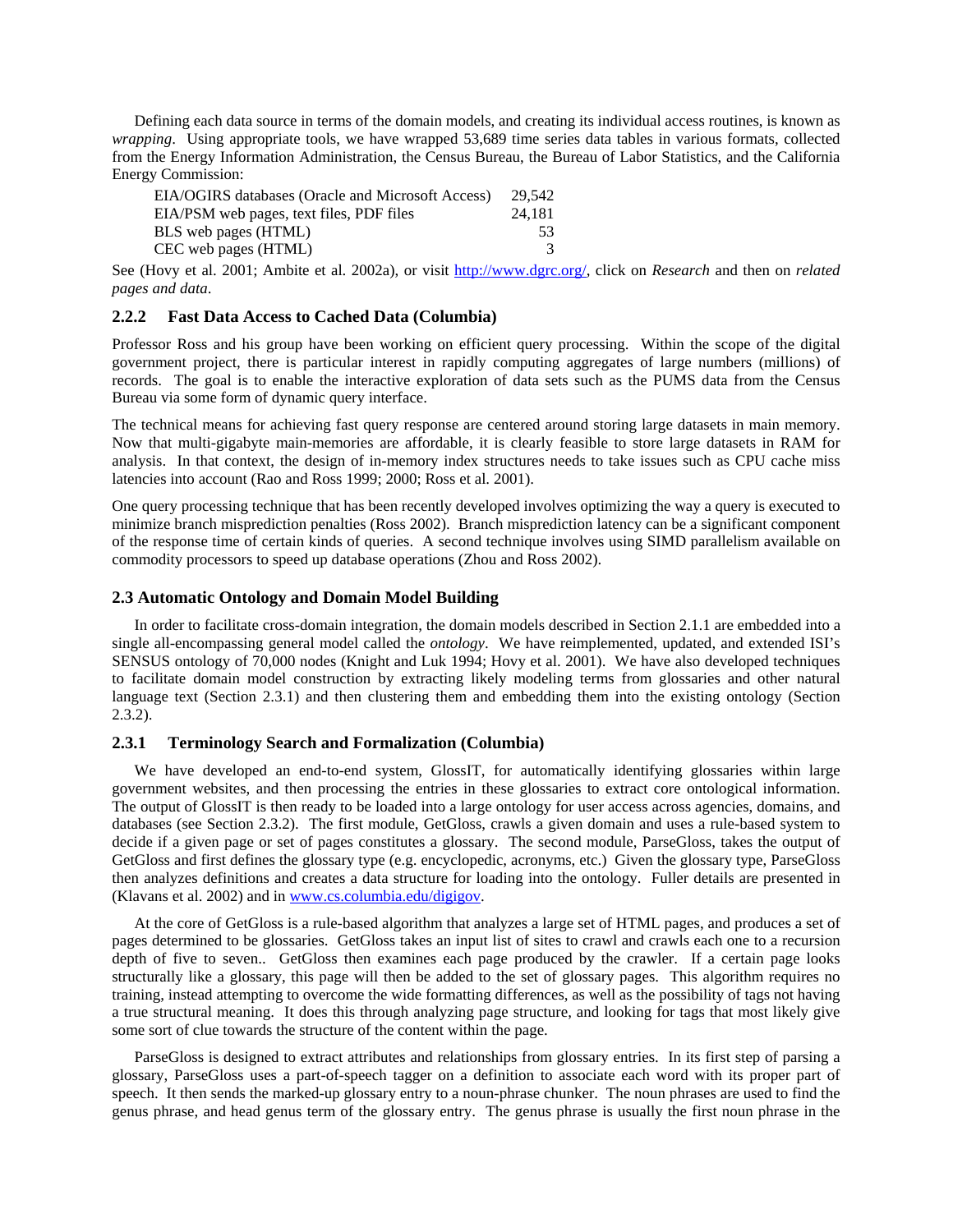definition, and the head genus word is the head noun in the genus phrase. After finding the genus phrase and head genus word, ParseGloss uses a system of rules to extract properties from the glossary entries. In addition, it calculates the bigrams in the glossary, and uses the AcroCat system (Klavans and Whitman 2001) to obtain expansions for acronyms contained in the text.

## **2.3.2 Clustering and Ontology Merging (ISI)**

We have implemented and tested fast versions of several term clustering algorithms, including SLINK, CLINK, and k-Nearest Neighbor. In order to merge clusters and/or individual terms into SENSUS, we have extended the matching heuristics described in (Hovy 1998) (NAME and DEFINITION MATCH) and developed a new one (DISPERSAL MATCH) (Hovy et al. 2001). In a small test experiment, we manually aligned 42 terms from the EIAGOE2 (EIA Glossary of Energy Terms) ontology as extracted by GetGloss to the SIMS domain model. Twenty-two of the EIA terms matched one or more SIMS model terms fully or partially; partial matches were annotated with an estimated confidence. Twenty of the terms were deemed not to correspond to any term at all. We then applied 12 variants of the NAME MATCH algorithm to the two ontologies, specifying the return of up to 15 candidate alignments, ranked by computed similarity. Details about to what degree the alignment algorithms discovered the manually specified alignment are shown in [http://edc.isi.edu/alignment/.](http://edc.isi.edu/alignment/)

A fairly extensive series of experiments focused on determining the optimal parameter settings for these algorithms, using three sets of data: the abovementioned EDC gasoline data, the NHANES collection of 20,000 rows of 1238 fields from a survey by the National Center for Health Statistics, and (for control purposes) a set of 60 concepts in 3 clusters extracted from SENSUS.

## **2.4 User Interfaces—Query Entry and Browsing**

# **2.4.1 Ontology Browsing and Query Formation Interfaces (Columbia)**

Our user interface work has concentrated on the development of fisheye/nonlinear magnification techniques to present large amounts of data in a relatively small space. Over the year, we have progressed from approximating a physical model of magnification to designing a more abstract one, maintaining the concept of emphasizing the fisheye foci (points of interest) within an overview of the surrounding data.

One approach that we have been exploring relies on a dynamic representation of unallocated display space (Bell and Feiner 2000) to position and scale data objects near the foci. This avoids overlap, while minimizing the need to scale down objects farther from the foci. The display space representation is also used to determine where to display detailed information about selected data objects that we obtain from the ontology. Rather than presenting this information in a separate window or in a fixed location in the current window, we instead display it in a box whose location is automatically chosen to be as close as possible to the selected data object without overlapping it or any of the other data objects. We have also been involved in user evaluations of these techniques, meeting with a user evaluation group.

#### **2.4.2 NL Input Parsing for Query Formation (ISI)**

In order to support query formation by non-expert users, we have implemented a semi-free-form natural language parser. AskCal (Philpot et al. 2002) combines language based techniques, including ATN parsing of freeform text queries, user modification of predefined template queries, and fall-back parsing by picking out landmark terms, to support a wide variety of user queries while reducing user query formulation effort. The system employs ontology- and data-based feedback mechanisms to guide the user toward regions of the query space where useful data can be found.

# **3. Evaluation (Columbia)**

We conducted a formative evaluation of the DGRC database interface as an illuminative study. Our goal was to optimize interface effectiveness by identifying user needs and usability problems. The aim of this first stage of the evaluation was to inform design decisions by providing feedback and advice for the development of the interface.

We designed and conducted several methods in this first phase of the evaluation in accordance to the work of the interface development team. Our techniques included: 1) Development of heuristics for graphical user interfaces for databases; 2) Contrast analysis between conventional form-based menu systems and fisheye technology enabled interfaces; 3) Interviews with data and user experts as part of the research on database user needs, behaviors,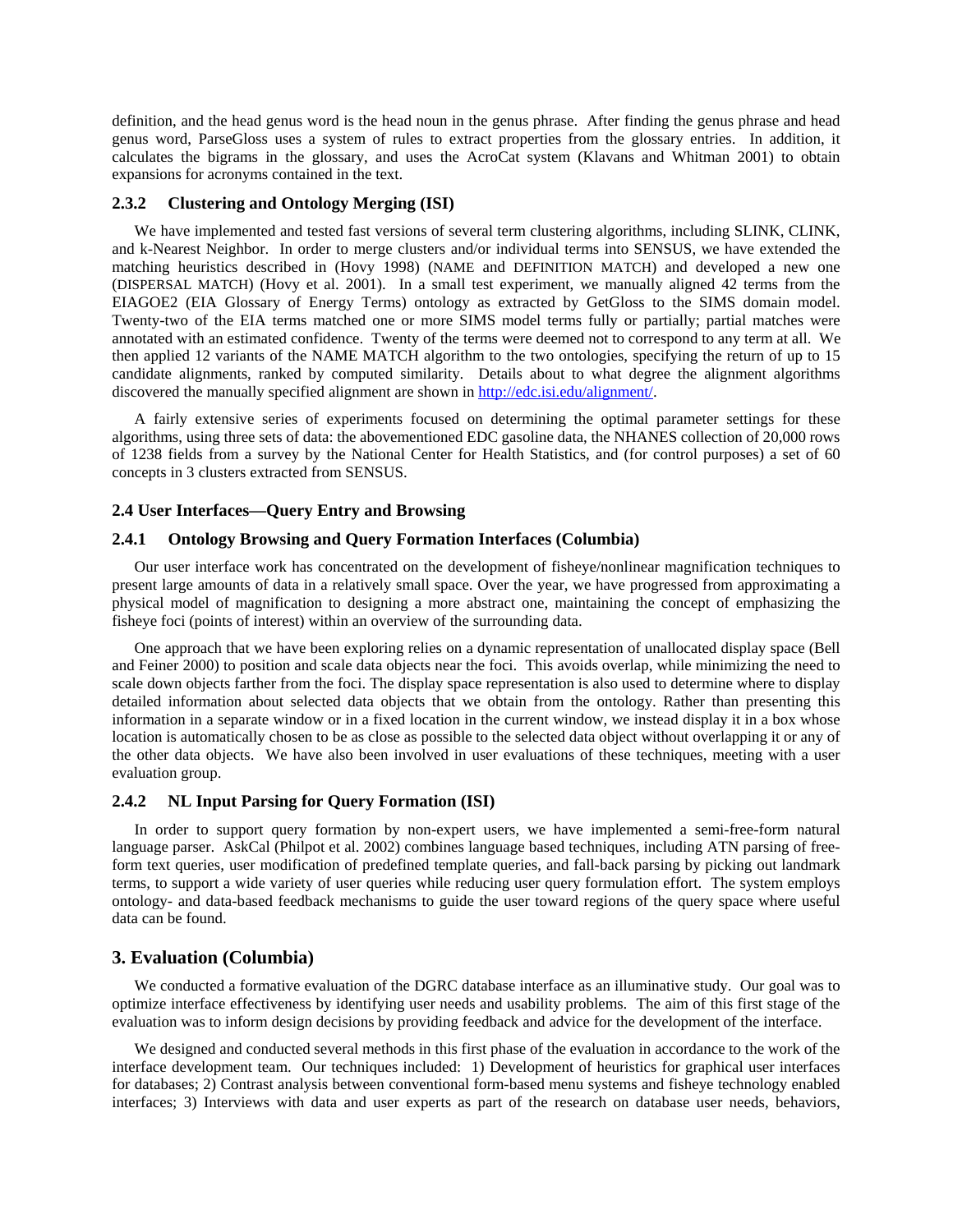preferences, reactions, and perceptions to database interface design; 4) Resource analysis on inherent characteristics and challenges of both energy and census data; 5) Component analysis of applications using fisheye technology, so as to consider interface possibilities as innovative solutions.

In order to inform the design about the needs and searching characteristics of the intended audiences, we constructed a user type categorization based on levels and areas of expertise and corresponding purposes and tasks. Our database query log analysis on the EDS DataGate allowed us to configure characteristics that are common in database users and provided important information for the refining of the heuristics.

Major issues of the use of census data can be generalized to other databases that comprise massive amount of variables structured in complex hierarchies. The challenges are manifold. They include users' difficulties in defining their queries, and visualizing the context and the structure of information. Users also have difficulties in utilizing alternative terminologies in their queries, and in understanding variables that lack consistency over time and types of census database. Learning to use a non-traditional interface, however, appears to be an initial obstacle to most users.

The component analysis is the exploration of the specific elements of the fisheye technology enabled interface, namely, item magnification with full context visualization, searchlight overlays that provide just-in-time information, and manipulative enlargement of selected content. Potential solutions to the problems related to the data include using dynamic menus to incorporate oversized categories, and using transparent layers to present terminology definitions, alternative terms, ontological relationships, possible number of query results, annotations associated with data limitations and modifications, as well as cross-references with resources in other databases. These functions will assist users to define and refine queries, and retrieve information via multiple pathways from which both novice and expert users can benefit.

Our evaluation plan in its second phase involves the design and execution of user and task analysis. We will design task scenarios targeted to the defined types of user groups in which each participant will accomplish a realistic goal using the database interface prototype. The task will be completed with purposeful observation and followed by interviews to explore internal motivations and cognition. Usability testing will be the next step, to be followed by a summative evaluation with of the fully functioning interface.

## **4. Technology Transfer (ISI)**

Wrapping the EIA's gasoline webpages led to an unexpected opportunity for technology transfer. The EIA's site [http://www.eia.gov](http://www.eia.gov/) contains pages in which data from various states has been combined. The EIA, however, was eager to break out the data by state and recombine it. As shown on [http://altamira.isi.edu/textwrap/,](http://altamira.isi.edu/textwrap/) we developed an 8-step procedure that splits each page into head, body, and foot sections, extracts data using wrappers into a neutral single page CSV format file, and publishes the resulting relations in per-state HTML breakouts that mimic the original report style. Extracted data includes footnotes, which must be re-numbered as appropriate.

The EIA funded the construction of a general tool to perform this and similar operations on new files. We constructed the architecture and interface, and collaborated with Fetch Inc., a wrapper creation company, who built the wrappers. The tool was completed and delivered to the EIA in May 2002.

# **5. Moving to New Data (Columbia and ISI)**

Ongoing work involves developments on two fronts: extending the system's current capabilities and developing new application areas.

We are extending the system's capabilities is several directions. With respect to the user interface, we will develop new interfaces to support additional interaction paradigms. We will also extend the natural language input interpretation (Section 2.4.2) to handle foreign languages, including Spanish (and possibly Mandarin Chinese). This work involves not only implementing a Spanish grammar and lexicon but also adding Spanish concept names to the Ontology, and possibly adding Spanish glossary definitions.

We are in the process of building an evaluation corpus to test our algorithms. The evaluation team (see Section 3) is designing further experiments with users to test the value of ontologies for browsing and access to government data.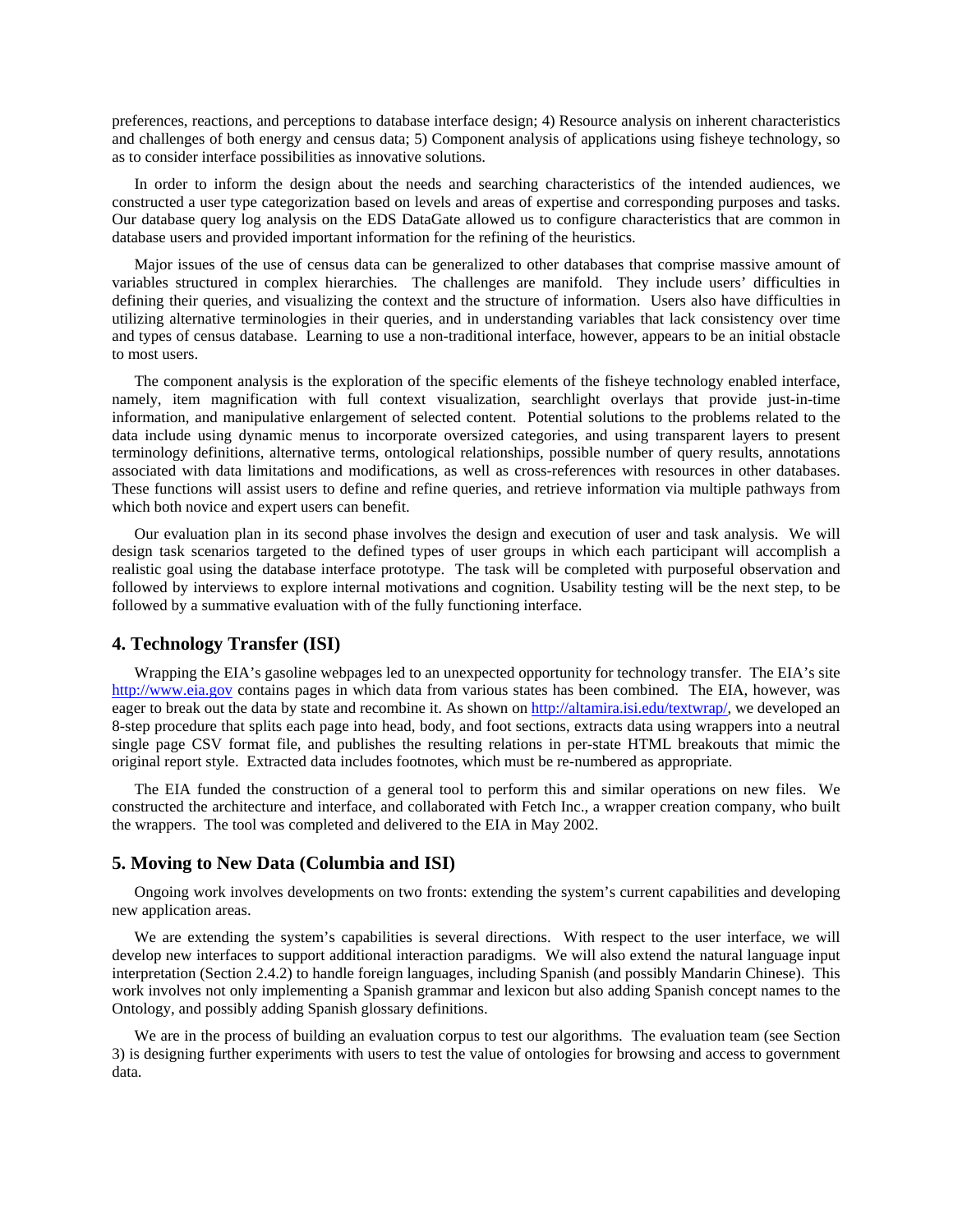A challenging new domain for applying and extending our techniques for information integration is transportation planning. In particular, we are developing a novel approach to commodity flow estimation in metropolitan areas in collaboration with faculty from the School of Planning, Policy, and Development of the University of Southern California (Ambite et al. 2002b).

Current approaches for freight flow estimation are no longer adequate given the growing complexity of transportation flows. Origin-destination surveys are increasingly expensive. Their continuous updating is more important than ever and adds to the expense of relying on such surveys. Thus, we propose to estimate freight flows from secondary data sources (Gordon and Pan 2001).

From the computer science research perspective, the transportation-planning domain presents several novel challenges. First, the domain requires integrating geospatial data sources, such as census tracts, traffic analysis zones, road networks, etc, in addition to traditional databases and web sources. Second, the available information sources only provide secondary data, so our system must derive new data and integrate it with other refined information in order to obtain sources and destinations of freight flows. Finally, the flow data must be assigned to the highway network, which involves applying complex network algorithms. In summary, our approach must address both integration of heterogeneous data and complex analysis of this data seamlessly. We are currently developing techniques for geospatial data integration and to manage the computation workflow for the derived data.

### **References**

- Arens, Y., C.A. Knoblock and C.-N. Hsu. 1996. Query Processing in the SIMS Information Mediator. In A. Tate (ed), *Advanced Planning Technology*. Menlo Park: AAAI Press.
- Ambite J.L. and C.A. Knoblock. 2000. Flexible and Scalable Cost-Based Query Planning in Mediators: A Transformational Approach. *Artificial Intelligence Journal*, 118 (1-2).
- Ambite, J.L., Y. Arens, E.H. Hovy, A. Philpot, L. Gravano, V. Hatzivassiloglou, J.L. Klavans. 2001. Simplifying Data Access: The Energy Data Collection Project. *IEEE Computer* 34(2).
- Ambite, J.L., Y. Arens, L. Gravano, V. Hatzivassiloglou, E.H. Hovy, J.L. Klavans, A. Philpot, U. Ramachandran, K. Ross, J. Sandhaus, D. Sarioz, A. Singla, and B. Whitman. 2002a. Data Integration and Access: The Digital Government Research Center's Energy Data Collection (EDC) Project In W. Mcver (ed), Kluwer Academic Publishers, to appear.
- Ambite, J.L., G. Giuliano, P. Gordon, Q. Pan, and S. Bhattacharjee. 2002b. Integrating heterogeneous data sources for better freight flow analysis and planning. *Proceedings of the NSF's National Conference on Digital Government dg.o 2002.* Los Angeles, CA.
- Bell, B. and S. Feiner. 2000. Dynamic Space Management for User Interfaces. *Proceedings of the ACM UIST Symposium. on User Interface Software and Technology, CHI Letters* 2(2): 239–248. San Diego, CA.
- Gordon, P. and Q. Pan. 2001. Assembling and Processing Freight Shipment Data: Developing a GIS-Based Origin-Destination Matrix for Southern California Freight Flows. Technical Report.,National Center for Metropolitan Transportation Research [\(www.metrans.org\)](http://www.metrans.org/).
- Hovy, E.H. 1998. Combining and Standardizing Large-Scale, Practical Ontologies for Machine Translation and Other Uses. *Proceedings of the 1st International Conference on Language Resources and Evaluation* (LREC). Granada, Spain.
- Hovy, E.H., A. Philpot, J.L. Ambite, Y. Arens, J. Klavans, W. Bourne, and D. Saroz. 2001. Data Acquisition and Integration in the DGRC's Energy Data Collection Project. *Proceedings of the NSF's National Conference on Digital Government dg.o 2001.* Los Angeles.
- Klavans, J.L. and B. Whitman. 2001. \*\*\*.
- Klavans, J.L., S. Popper, and \*\*\*. 2002. \*\*\*. *Proceedings of the NSF's National Conference on Digital Government dg.o 2002.* Los Angeles, CA.
- MacGregor, R. 1990. The Evolving Technology of Classification-Based Knowledge Representation Systems. In John Sowa (ed.), *Principles of Semantic Networks: Explorations in the Representation of Knowledge*. Morgan Kaufmann.
- Philpot A., J.L. Ambite, E.H. Hovy. 2002. DGRC AskCal: Natural Language Question Answering for Energy Time Series. *Proceedings of the NSF's National Conference on Digital Government dg.o 2002.* Los Angeles.
- Rao, J. and K.A. Ross. 2000. Making B+-Trees Cache Conscious in Main Memory. *Proceedings of the 2000 SIGMOD Conference*.